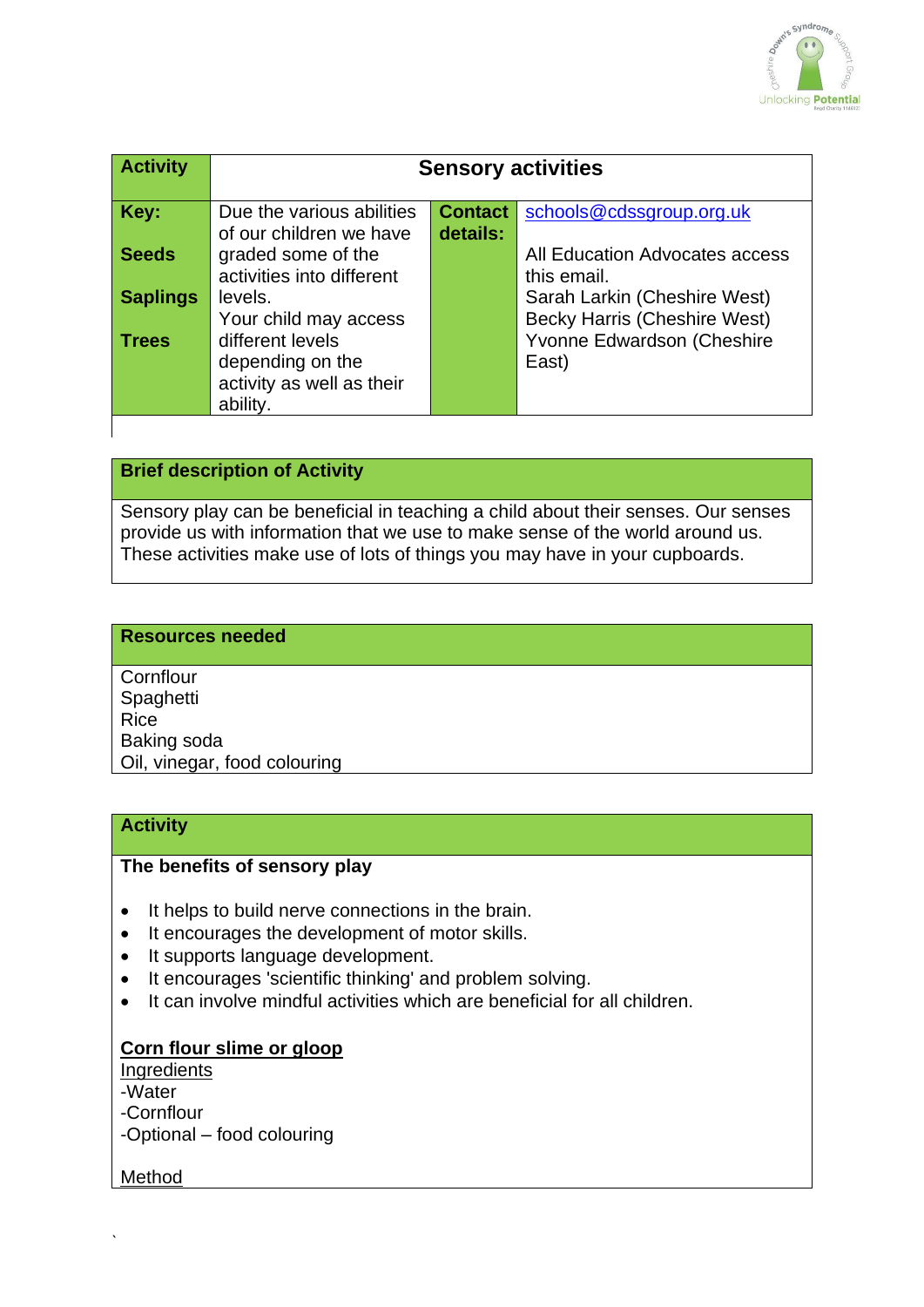

Add the food colouring (if using) to the water and then add water to the cornflour, mixing until blended and you get the desired consistency.

If you've never done this before the mixture will run through your fingers when you pick it up but it is solid to touch.

## **Washing up liquid foam**

**Ingredients** -Washing up liquid -Water -Blender or food processor

## Method

Add a squirt of washing up liquid to a spoonful of water and whisk it up in a blender or food processor until the mixture fills the container. It should end up nice and thick.

You can make up several batches if you want more foam. Spoon it out on to a tray or plastic sheet and add utensils to scoop, spread or splat!

If it deflates just add it back to the blender and whisk it up again.

Warning: It will get really slippery if you do this on a plastic sheet on the floor so be careful!

You can also do this activity if you do not have a blender by using **shaving foam.**

## **Coloured spaghetti**

**Ingredients** -Water -Oil -Spaghetti -Food colouring

#### Method

`

Boil water for the spaghetti. Add the oil and a few drops of food colouring. Drain once fully cooked. When cooled, put in a bowl for your child to play with and explore.

## **Rainbow rice**

**Ingredients** -White rice -Vinegar -Food colouring -Flat tray -Parchment / wax paper/paper towel

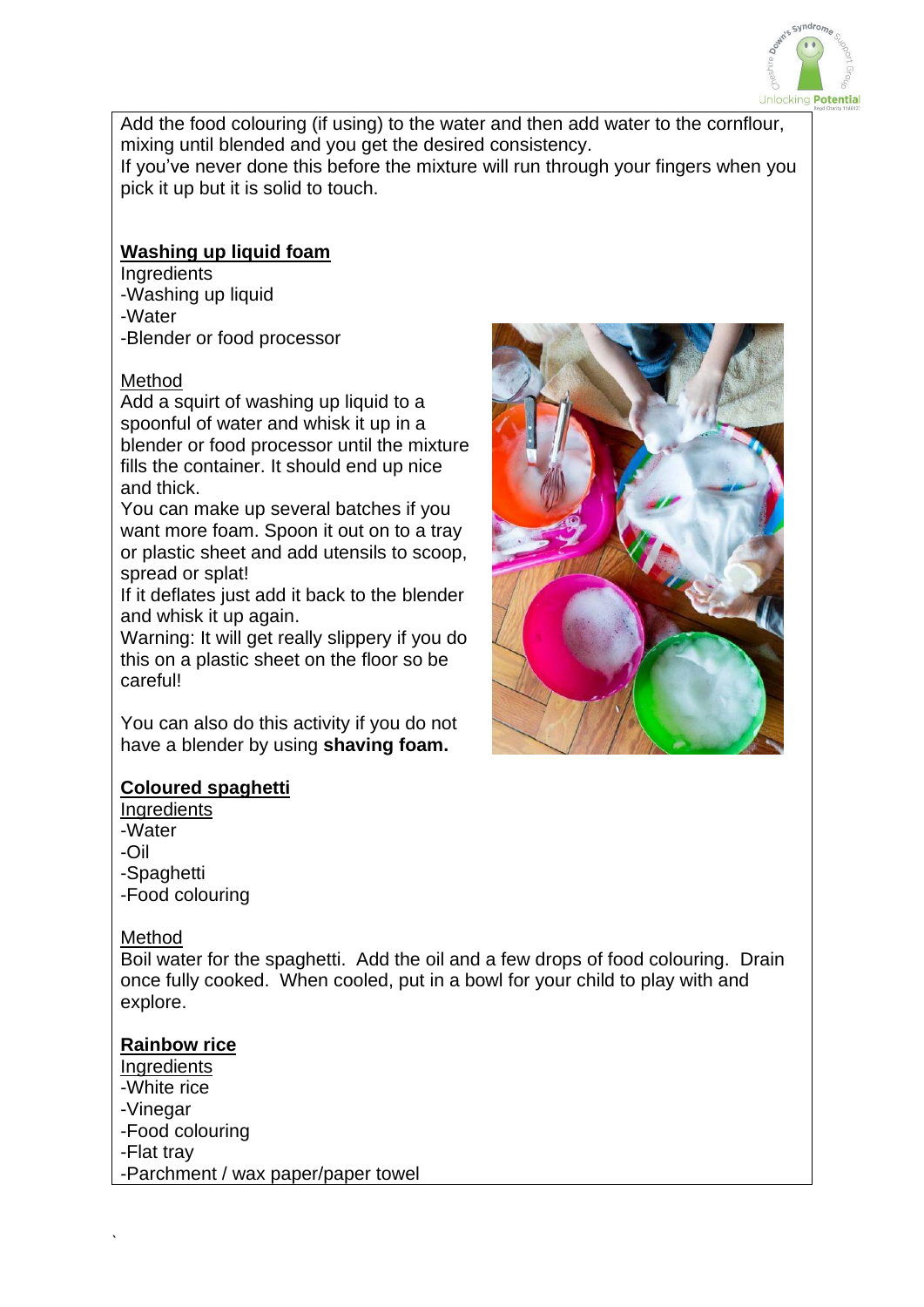

#### -Ziplock plastic bag

### Method

Measure one cup of rice for every tablespoon of vinegar. Add the rice and vinegar to a ziplock plastic

bag.

Add the food colouring to the ziplock bag (a little goes a long way).

Shake really well until the grains of rice are coloured.

Lay out the rice on a paper

towel/parchment/wax paper on a flat tray, in one layer and leave to dry outside. It should take around an hour to dry fully.



The vinegar smell is strong to begin with but will wear off once the rice is dry. Make different colours of rice using the same method and different food colours. Add small world toys to the rice once dry for your child to play with.

(Instead of vinegar, lemon juice can also be used for a lemon fragranced rice)

# **Sensory bags**

#### **Ingredients**

- -Sealable plastic bag
- -Baby oil
- -Water
- -Food colouring
- -Duct tape

## Method

Squeeze baby oil into a (tightly) sealable plastic bag and add food colouring and water.

Let your child press and squeeze the gloopy colours.

They can break it into smaller blobs or squeeze them together to make one big shape.

For added reassurance the bag won't break, seal the end with extra duct tape!

# **Dirt Dough**

- **Ingredients** -Baking soda -Brown food colouring -Water
- 

## Method

`

Combine a tub of baking soda with a few drops of brown food colouring then add drops of water until you reach a packable consistency.

Put in a bowl or tray and add small spoons, scoops, toy diggers/animals.

## **Freezing and melting fun**